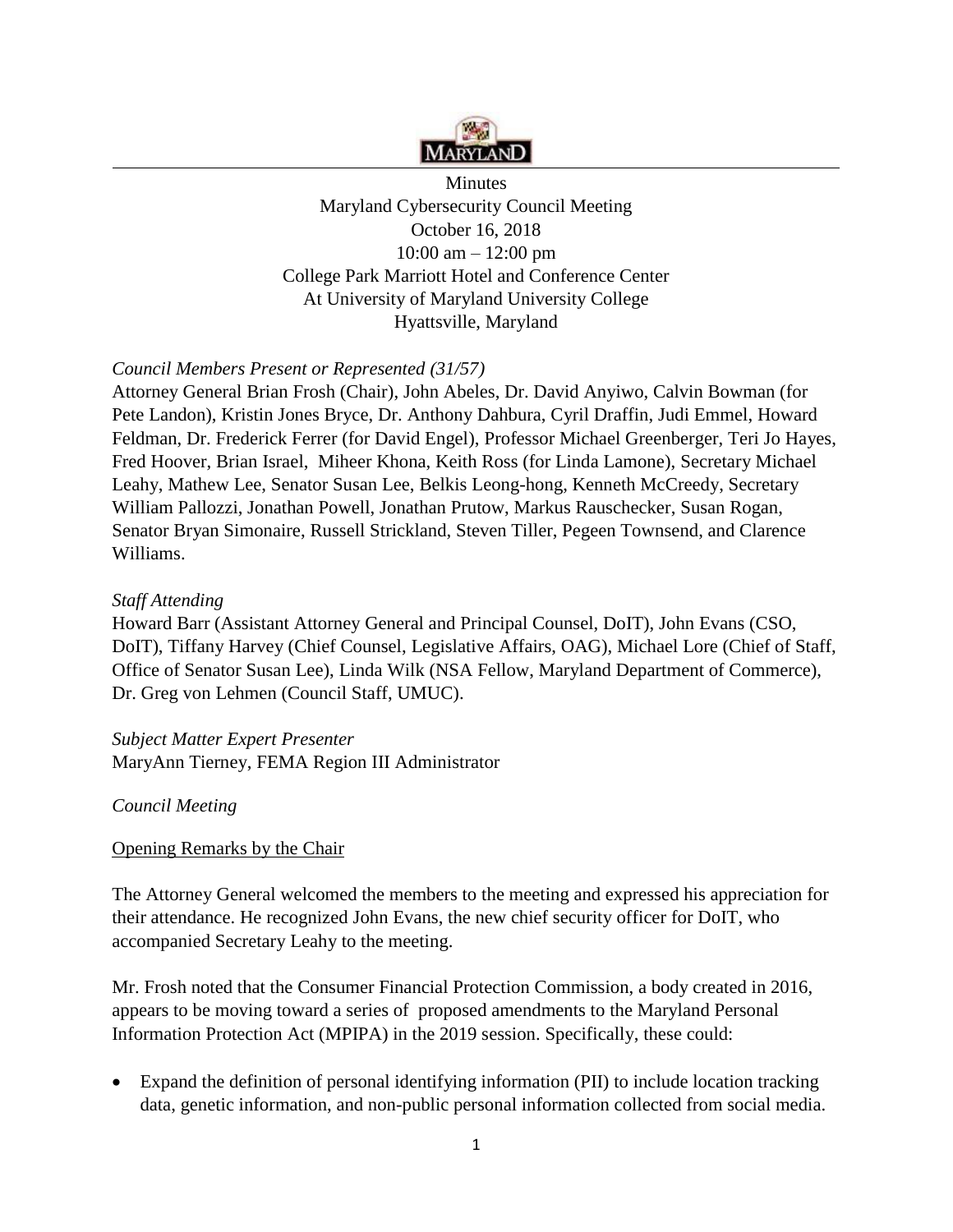- Reduce the timeline for reporting of a breach to no later than ten days after a business discovers a breach or is notified of a breach.
- Include means of improving notice to consumers.

He indicated that these issues will likely be topics of discussion in the 2019 session and that there will be an opportunity to dig into the Commission's proposals more deeply at the Council's January meeting.

Mr. Frosh looked ahead to the Council's next activity report, due to the General Assembly on July 1, 2019. He stated that Dr. von Lehmen would have more details about this requirement at the January Council meeting.

Before turning to other Council business and the presentation by Ms. Tierney, the Attorney General called for the minutes of the June 13, 2018, meeting. Motions to approve were made and seconded, and there being no objections, the minutes were approved.

### Overview of the Council's Website [\(http://www.umuc.edu/mdcybersecuritycouncil\)](http://www.umuc.edu/mdcybersecuritycouncil)

Markus Rauschecker, Susan Rogan, and Dr. von Lehmen provided an overview of the Council's website to include, respectively, a) the repository and its content; b) suggestions to improve the repository's user experience and public visibility, and c) the website's Open Meeting Act functions.

The Attorney General observed that the website of his office had a number of links related to cybersecurity and consumer protection and asked if they could be identified on the Council's website too. Dr. von Lehmen stated that this could easily be done and would be. Addressing Ms. Rogan's comment about user experience, Senator Simonaire asked if a mechanism could be added that would permit site users to ask questions. Ms. Rogan responded that this was an excellent suggestion and one that her subcommittee would discuss with Dr. von Lehmen to see if it could be implemented.

## Subcommittee Reports

# *Senator Susan Lee, Co-chair, Law, Policy and Legislation Subcommittee, for both her and Mr. Blair Levin.*

Senator Lee noted five areas in which the subcommittee is considering legislative proposals:

• Enhanced consumer privacy protection ala the California Consumer Protection Act (CCPA). At its October 3, 2018, meeting the subcommittee received a briefing on the CCPA by Ariel Johnson, senior counsel for Commonsense.org, a nonprofit dedicated to protecting the privacy rights of families and children. In brief, Senator Lee noted that the CCPA allows consumers to know what information is being collected about them and to whom it has been sold; to have selected information about them deleted or to bar the sale of information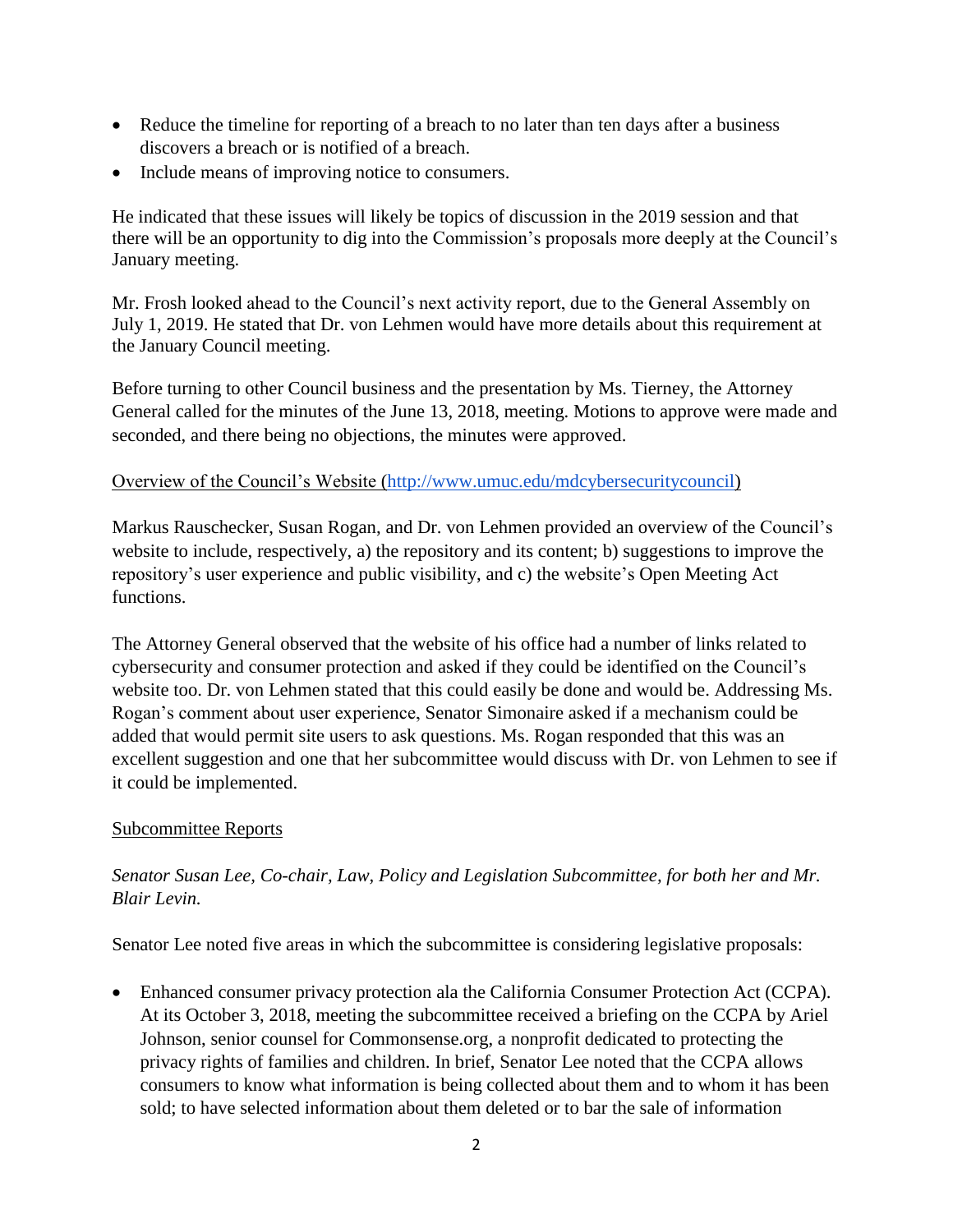altogether. The California statute prohibits discriminating on service and price against consumers exercising the rights it provides. For minors under 16 years of age, it requires that parents opt in to permit their children's data to be sold. The statute provides for a private right of action for certain types of breaches. The law applies equally to service providers, edge companies, and brick-and-mortar vendors. The state Attorney General's office is the enforcement agency.

- Safe harbor for firms implementing a recognized cybersecurity standard. The subcommittee's discussion focused on the issue of incentives for firms to adopt such standards. One option used by the State of Ohio would offer the right of affirmative defense to such firms sued in the wake of a breach. The subcommittee questioned whether this would actually dissuade plaintiff's attorney from pursuing a settlement. Better would be a presumption that a standard of care had been met in the case of firms that implement a recognized cybersecurity standard ala the federal SAFETY Act. The act provides certain liability protections for entities that have received a designation or certification from the Department of Homeland Security for the sale or provision of "qualified anti-terrorism technology" to customers.
- Legislation imposing penalties specifically related to ransomware. Senator Lee observed that she had previously proposed bills adding ransomware with specific penalties to the extortion statute. After her discussions with the chair of the Judicial Proceedings Committee, the subcommittee on Law, Policy, and Legislation is looking at two different approaches. One would involve including ransomware provisions and penalties in computer intrusion legislation. The other would adopt the approach of the State of Michigan which makes possession of ransomware, or any attempt to engage others to use ransomware, a felony, when the activity is knowing and there is intent to introduce ransomware into data or computer systems without authorization. Michigan law provides appropriate exceptions for research.
- Additions to MPIPA and new legislation address the security of Internet of Things (IoT) devices. The subcommittee is considering various changes to MPIPA, including possible recommendations of the Consumer Financial Protection Commission. The subcommittee may also recommend a bill that would require manufacturers of IoT devices to build in elementary security features akin to those required by recent California legislation (2018 SB 327).

Senator Lee commented on articles in the media on the cybersecurity implications of net neutrality. She noted that her co-chair, Mr. Levin, drew the attention of the subcommittee to the US Department of Justice suit against California in which it argues that the net neutrality issue has been preempted by federal action. Mr. Levin's concern is that the federal court could hand down a decision that is so broad that it could wipe away state laws on a wide range of cybersecurity issues. He suggested that Maryland consider weighing into the legal action on the side of California in order to protect the progress that states have made in this area.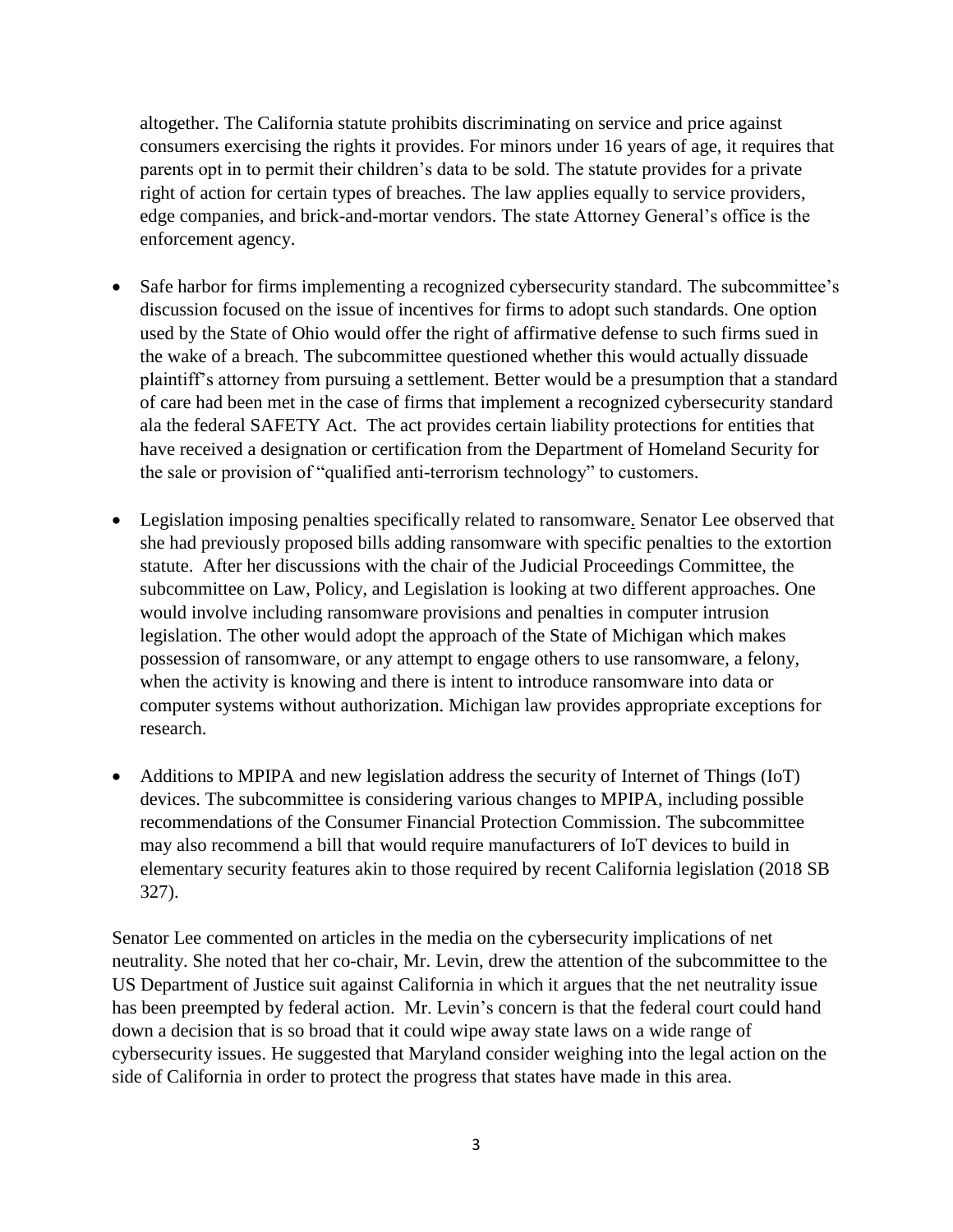### *Secretary Michael Leahy, Chair, Incident Response Subcommittee*

The Department of Information Technology's (DoIT) primary focus is to implement recommendations from the Governor's Office of Homeland Security (GOHS). These were produced by a working group convened by GOHS under the Governor's executive order on cybersecurity last year.

These efforts concern the standardization of processes for security, privacy, and data governance. As the most obvious part of this effort, Mr. Evans will be charged to develop tools to enable agencies to assess the status of their security until all are part of the state enterprise system. In addition, DoIT has implemented new training so that state employees are educated about phishing and common best security practices. Secretary Leahy affirmed in response to a question from Senator Simonaire that this training is mandatory.

### *Professor Michael Greenberger, Chair, Critical Infrastructure Subcommittee*

Professor Greenberger commended the CCPA as an apt model for Maryland and its forwardlooking institutions. While the CCPA is the most complete privacy law in the US, it is less stringent than the EU's General Data Protection Regulation (GDPR) that applies to anyone, including Maryland firms, doing business within the 27-member EU. The GDPR, for example, has a three-day breach notification requirement. In light of its recent breaches, Facebook is under investigation by both Ireland (where it has servers) and the EU for violations of the GDPR.

The subcommittee continues to contribute to the repository. It supervises the currency of the database holdings and will soon turn over a list of nearly 100 carefully curated resources to be added. Looking to 2019, the subcommittee will launch an effort to gather more information from critical infrastructure (CI) representatives to inform its recommendation for CI protection and resiliency. In this connection, it will also explore new initiatives of the National Risk Management Center at DHS. Likewise, it will continue to contribute to efforts within the Council to produce a recommendation for a threat-sharing vehicle for the state.

With respect to critical infrastructure, Professor Greenberger noted that election security is of course on everyone's mind. In Maryland, there are advocacy groups that send emails and make phone calls calling for the state's system—particularly its absentee ballot system—to be tightened up. The subcommittee is generally of the view to defer to the Office of the Attorney General on these matters. But it has continued to discuss ideas that might be helpful to the state. One of these is to create an ad hoc subcommittee of subject matter experts to discuss election security issues under appropriate arrangements to get all the issues on the table and recommendations to address them. Professor Greenberger indicated that he would provide more details to the Attorney General's Office regarding ideas discussed within the subcommittee.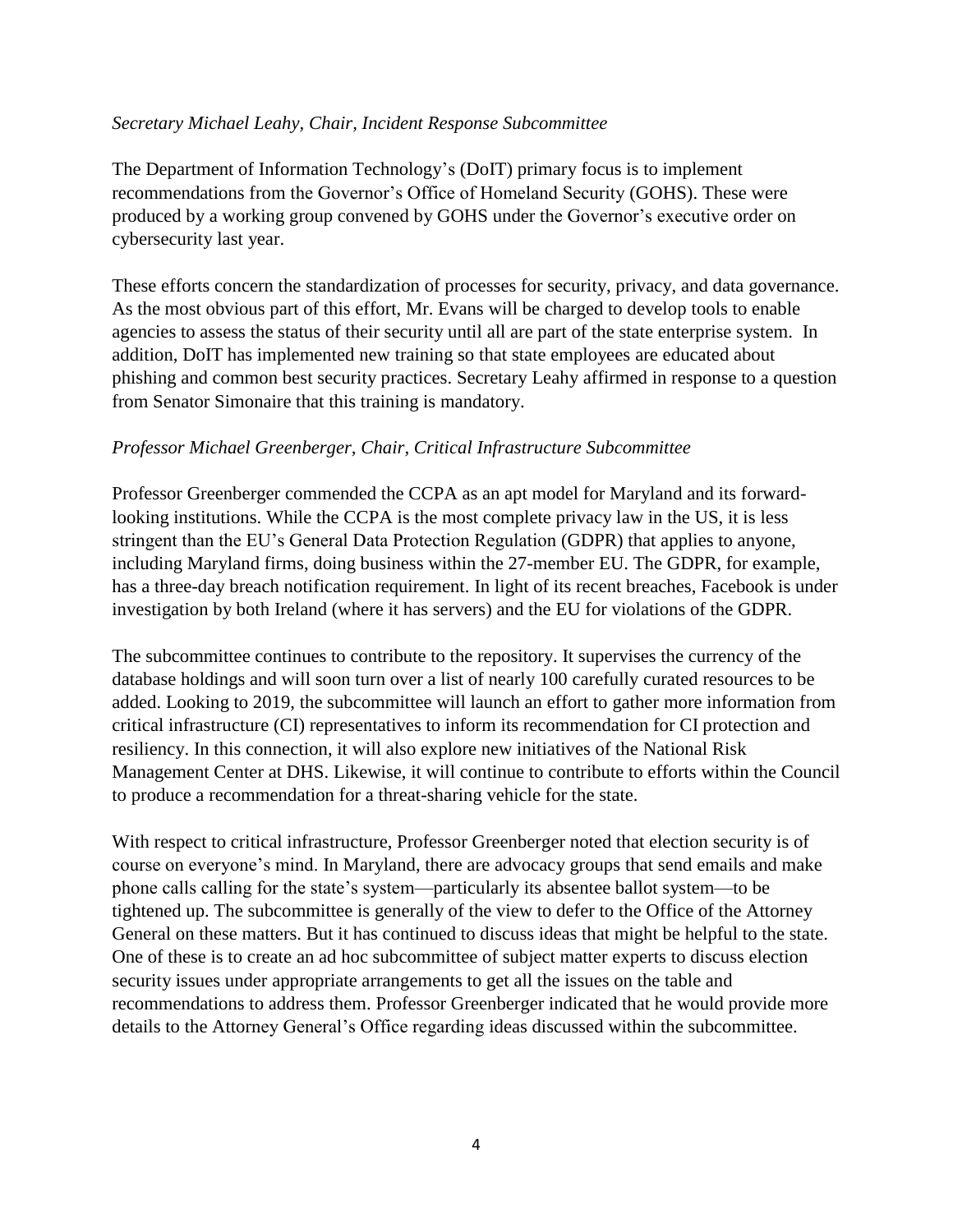# *Dr. von Lehmen for Professor Jonathan Katz, Chair, Education and Workforce Development Subcommittee*

Dr. von Lehmen noted that the subcommittee has not been able to meet since the last full meeting of the Council, but that it would be reconvening in the new year.

## *Bel Leong-hong, Chair, Subcommittee on Economic Development*

In its September meeting, the subcommittee discussed a number of initiatives, deciding in some cases to defer to other efforts within the Council or state government:

• Maryland Information Sharing and Analysis Organization (ISAO). The need for such an organization has been advanced by Ken McCreedy and other members of the Economic Development Subcommittee as well as by Professor Greenberger, Marcus Rauschecker and Clay Wilson on the Critical Infrastructure Committee. Ms. Leong-hong asked Ken McCreedy to comment on this initiative since the Department of Commerce has taken the lead on it.

He noted that the Department is looking at the models implemented in other states. The first step in Maryland will be to identify resources about how businesses can protect themselves on the Maryland Express Website [\(https://businessexpress.maryland.gov/\)](https://businessexpress.maryland.gov/). This is an effort in conjunction with the State Department of Assessments and Taxation. To move beyond 4- 1-1 functions to 9-1-1 services in cybersecurity will require investment and staffing.

Consequently, the next step will be to identify how to get to that goal, whether a public/private entity, a state-financed entity, or a nonprofit. Mr. McCreedy recognized Linda Wilk, a NSA fellow with the Department of Commerce, for her research on this initiative, and thanked Judi Emmel and the NSA for the fellow's program.

- Tax credits to companies sponsoring cyber apprenticeships and paid internships. The Maryland Chamber of Commerce has led on the issue, supporting legislation in 2018 and will do so again in 2019. The subcommittee recommends this measure not only to support workforce development but also as a potential mechanism for starting security clearances for apprentice employees.
- Expediting Security Clearances. This is an issue of high importance to Maryland's cybersecurity business sector requiring a federal solution. There are two dimensions to the issue. One concerns the clearances of individual employees to work on federal contracts. The other is about making it easier for small businesses to get facility clearances so that they can compete for federal contracts. Ms. Leong-hong indicated that she would be part of a meeting with Congressman Ruppersberger on these issues the next day.
- Safe harbor for businesses implementing the NIST CsF or other recognized cybersecurity standards. Ms. Leong-hong pointed out that this issue is of interest to Senator Lee's subcommittee and that the Economic Development Subcommittee will defer to her subcommittee on it.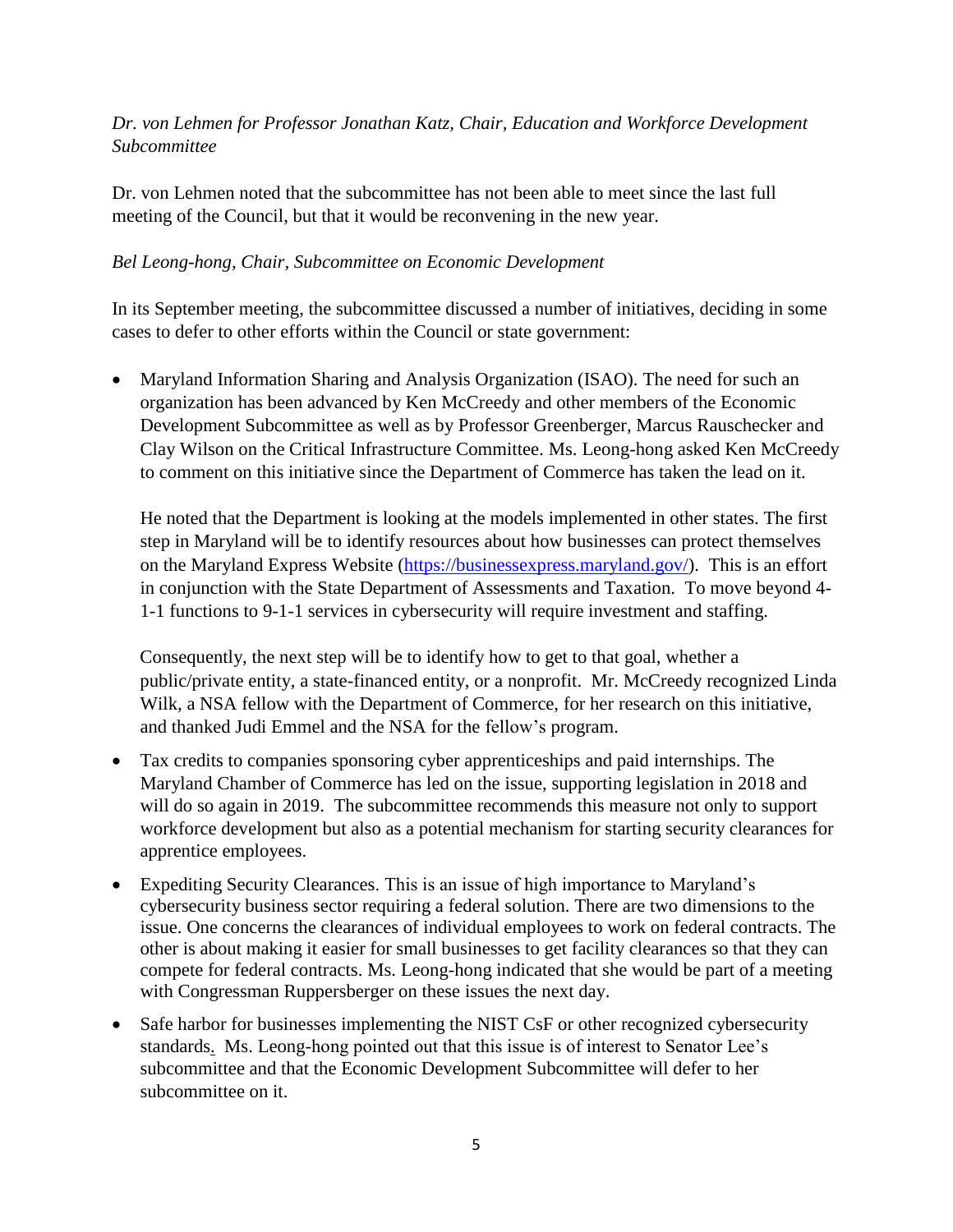- Supporting cyber start-ups by allowing a tax credit against state payroll taxes. The members present were supportive of the concept.
- Cyber IP development. The subcommittee's concern is to find ways to accelerate new product development and to reduce time to market by start-ups. One way to do this is by incentivizing large firms to partner with start-ups to pilot their product. Ms. Leong-hong noted that having large clients makes it easier for start-ups to acquire additional VC funding. The subcommittee has discussed two options for achieving this end:
	- o Amending SB 228 that passed last session to add this incentive. SB 228 changed the investment tax credit for start-ups to the investor from the first, changed the eligibility requirements for the same, and implemented a 'buy Maryland' tax credit program for eligible firms.
	- o The alternative is to propose a stand-alone bill that would accomplish the same thing.

# *Sue Rogan, chair, Subcommittee on Public and Community Outreach*

Ms. Rogan noted that her subcommittee continues to identify resources for the repository and expressed appreciation to the Critical Infrastructure Subcommittee for the partnership in this effort. She also noted the outreach, both federal and within the state, to make known the benefits of the credit reporting legislation that came out of Senator Lee's subcommittee, mandating nofees for freezes and thaws of Maryland consumers affected by a breach.

## Subject Matter Expert Presentation

The Attorney General welcomed Ms. MaryAnn Tierney, FEMA Region III Administrator, and thanked Mr. Russell Strickland, MEMA Director, for recruiting her to speak. He indicated that he would have to leave the meeting near the end of Ms. Tierney's presentation and asked Senator Lee to take the chair at that point.

Ms. Tierney expressed her appreciation for the opportunity to talk to the Council about cybersecurity. She delivered a PowerPoint presentation<sup>1</sup> (accompanying these minutes) that covered the following points:

- The current cybersecurity landscape
- Challenges that government officials face
- Federal and state resources that are available
- How the reporting of cybersecurity incidents works
- A construct for thinking about cybersecurity incidents
- FEMA's role

 $\overline{\phantom{a}}$ 

 $1$  Mr. Russell Strickland noted one correction to the slides in an October 26, 2018, email. Slide 16 lists the "Maryland Joint Operations Center". This should read the "Maryland Coordination and Analysis Center"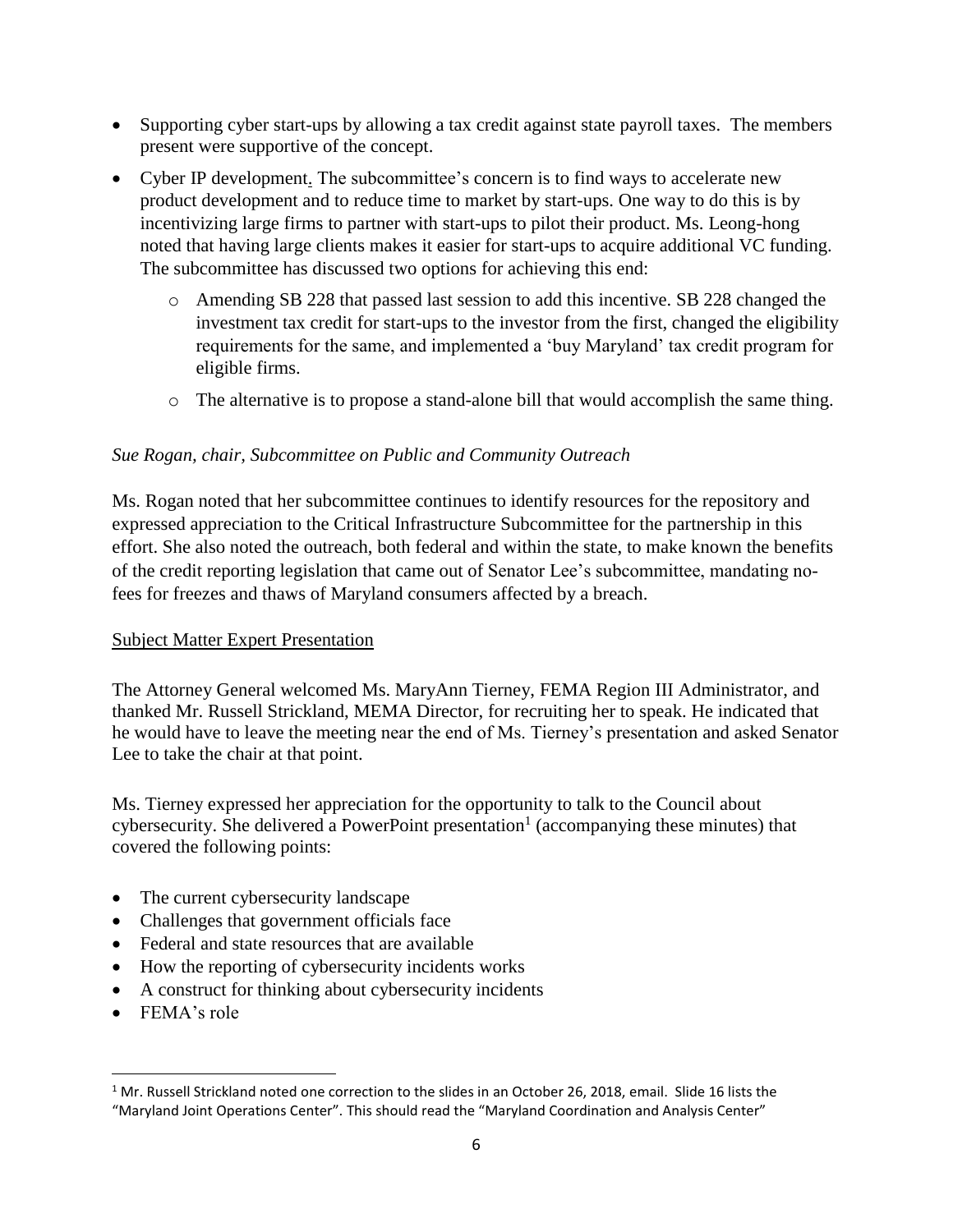Ms. Tierney's presentation occasioned a number of comments and questions:

Dr. Ferrer noted that among the resources available in state is the Maryland Defense Force (MDF). The MDF cooperates with the Maryland National Guard but has independent expertise in cybersecurity. As an illustration of this cooperation, he noted the role that the MDF played in Vigilant Guard 2018, an exercise which included a simulated cyber attack on 911 centers and water systems during a hurricane scenario.

Ms. Leong-hong: could Ms. Tierney comment more about continuity of operations after a cyber incident?

Ms. Tierney: This should be addressed through a continuity of operations plan (COOP). Essential to the plan is identifying the mission critical functions of the enterprise and then providing the means and training to ensure their resiliency.

Dr. Anthony Dahbura: Could Ms. Tierney comment about the range of cyber scenarios that the government is hopefully imaging and exercising for, such as attacks on both coasts simultaneously?

Ms. Tierney: It is better not to focus on particular events, since it can be that the well-defined incident one prepares for is not the event one will encounter. Key to good continuity planning is a focus on the essentials—what is necessary for civil society to keep operating regardless of circumstances—and to be prepared to ensure that those needs can be met. This is how FEMA approaches its mission, including the prospect of managing the physical effects of cybersecurity events in particular.

Mary Jo Hayes: If there are cascading effects from a cyber incident, would that exponentially increase the effort required in managing the events?

Ms. Tierney: The answer is yes, just as it would be for similar effects caused by large natural disasters. FEMA experiences second- and third-order effects in many disasters. To prepare for these, it has groups that analyze the interdependencies within the nation's critical infrastructure. For example, if the grid goes down, one question is how to keep hospitals and cell towers operating beyond the capabilities of their generators. FEMA builds its preparedness with these interdependencies in mind.

Brian Israel: To focus on one scenario—the grid going down for a long period of time—have lessons been learned from the experience of Puerto Rico after the hurricane? Ms. Tierney: The extended power outage in Puerto Rico underscored the importance of having a robust supply chain that is lubricated to move generators and other resources quickly to keep critical parts of the infrastructure functioning. This is something that FEMA has considerable experience doing. The agency is aware that other scenarios might require different strategies, and the agency tries to anticipate them in its planning.

Dr. von Lehmen: Given the various scenarios that have been described, has there been discussion in policy circles about involving the general public in large-scale disaster training exercises?